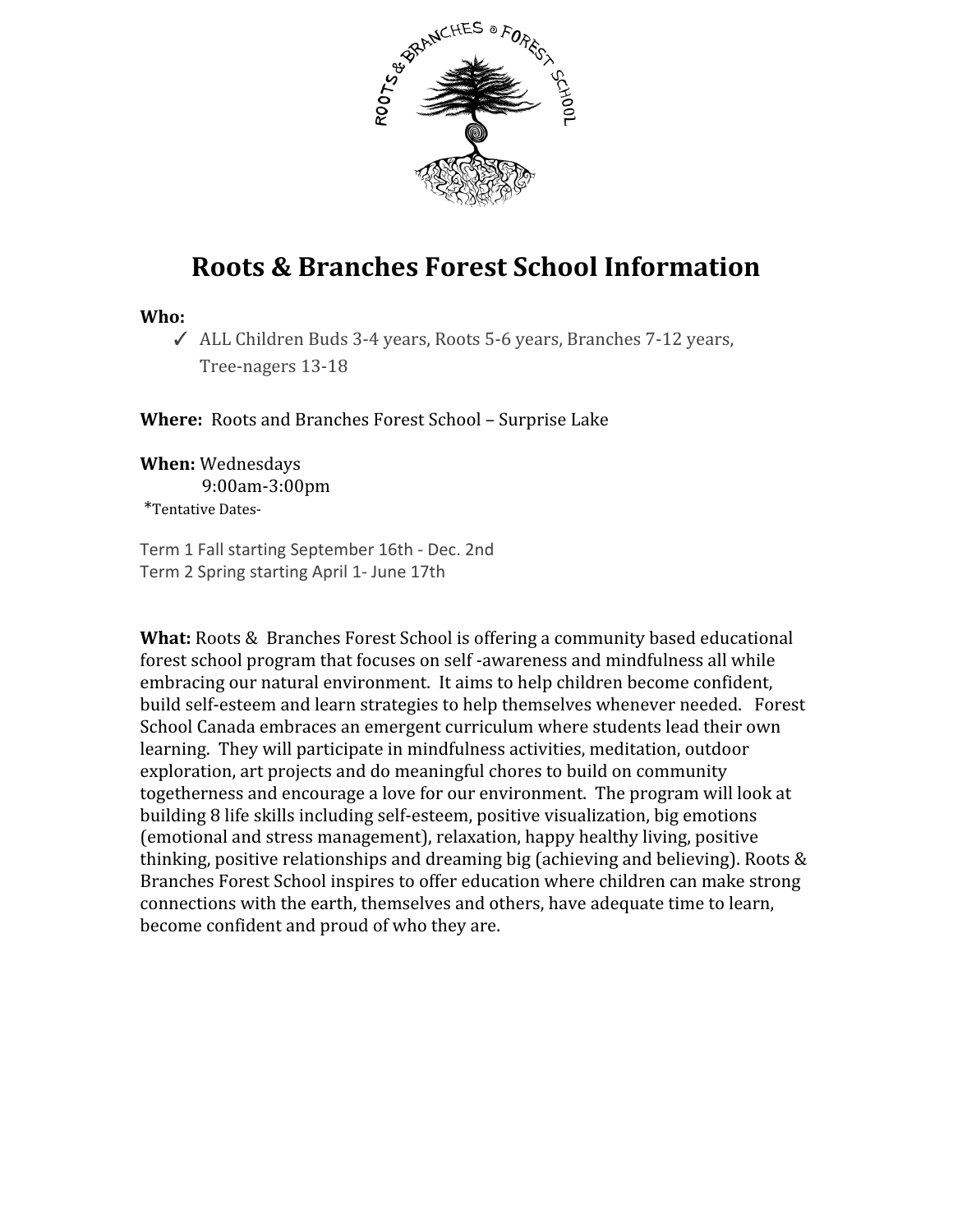

### The Objective

- Offer holistic education encompassing the head, heart and hands.
- Offer a natural, artistic, community based program
- Teach self-awareness and mindfulness to children
- Guide children to love education and their creative selves
- Use a natural play space in the forest and surrounding area for children to learn
- Incorporate math, literacy, science, social studies, music, drama through inquiry based and experiential learning
- Develop community, well-being and social engagement
- Guide children to feel connected to the earth and express gratitude

### **Details:**

- o Small class sizes for students each day with two certified teachers. 1:10 ratio of adults or better.
- o We now have a Yurt for our indoor space and have an outdoor classroom!
- o Some resources/supplies for the program may be provided and some will be the responsibility of the parent (email or letter will be sent out if supplies needed). Parents will be responsible for appropriate clothing and maintaining a supply of extra clothes on site.
- o We will be outside rain or shine. An Indoor space will be available under extreme weather conditions including inclement weather below -30 degrees or lightning storms.
- o Natasha Pang Robertson, qualified elementary school teacher, a Forest school Canada practitioner, Certified Forest Therapist, Sound Healer, Breathwork Facilitator and soon to be certified children's relaxation expert and children's yoga instructor, will be organizing program along with other teachers and volunteers who will be helping to facilitate.
- o A variety of guests may also help teach program (such as tracking experts, nature sound experts, Tibetan singing bowl master, local artists, authors, parents and other guests to inspire learning).
- o We will go on monthly field trips to the Long Term care unit at the St, Joseph's hospital and may visit or have visit clients from the March of Dimes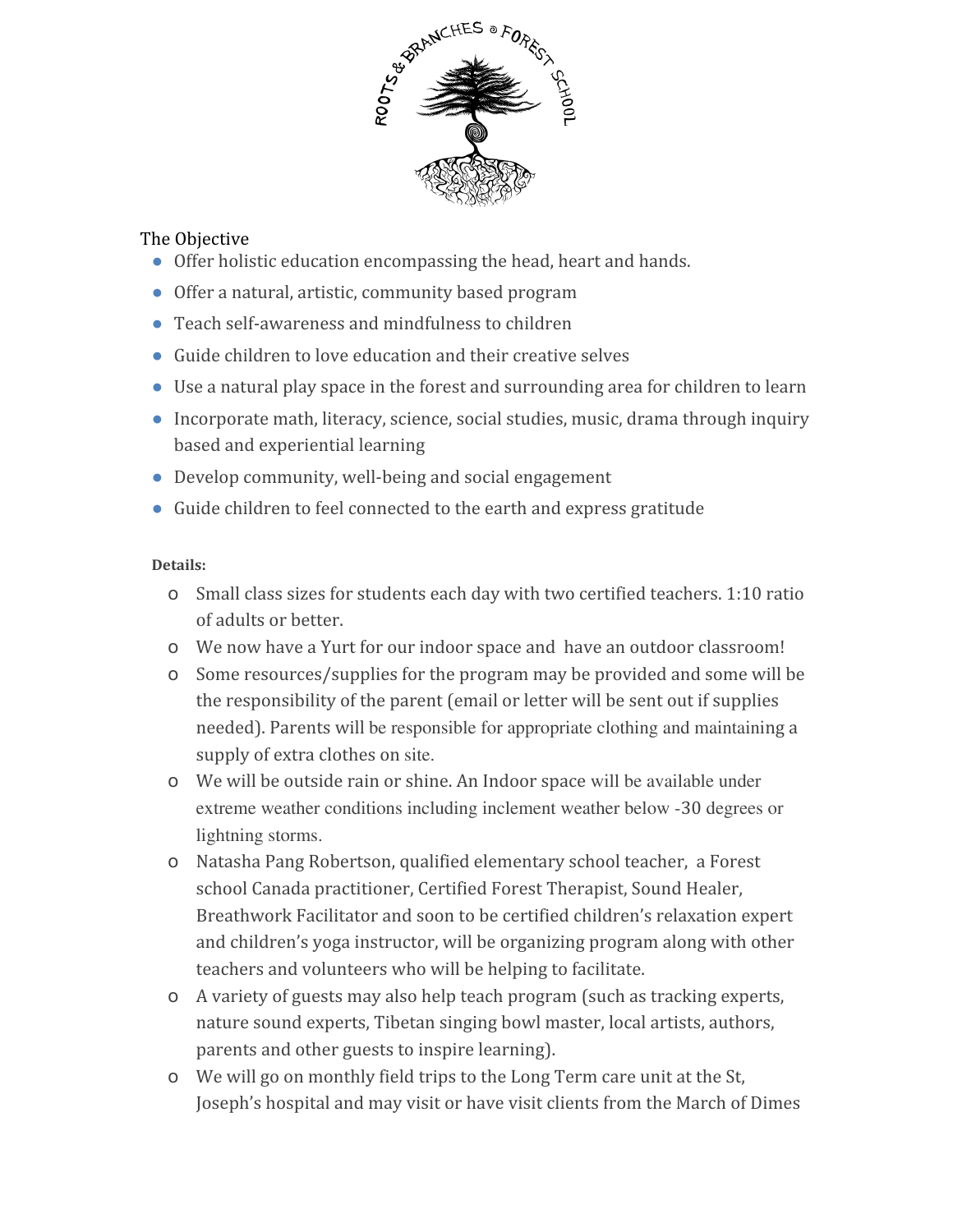

and Options Northwest.

- o Program will include things like mindfulness activities, self-awareness activities, math, language, science, social studies incorporated into learning, eco/re-cycled art, forest projects, survival, structures, life-cycles, respect for our environment, love for nature, aw of our world, empathy for others, animals and nature.
- o Community Snack Each student will provide ingredients to create a nutritious snack for one day during their session. Such as veggies, crackers and hummus.
- o Students will spend time outside in rain, cold or shine. They should be dressed appropriately to ensure enjoyment of our time outside.
- o Students will be allowed to engage in "Risky Play" such as climbing trees, building structures, taking off their jackets. There may be guidelines such as staying within sight of the educators, being kind to one another, respecting the environment, what could happen if you chose to \_\_\_\_\_? Etc. Educators will monitor to a certain extent and may suggest that a certain action is making them uncomfortable. Research shows that students learn from "Risky Play".
- o Our program will mostly be an emergent curriculum. There will be some structure and tentative lesson plans/timelines.
- o The program will include teaching life skills such as self-esteem, positive visualization, big emotions (emotional and stress management), relaxation, happy healthy living, positive thinking, positive relationships and dreaming big (achieving and believing). Activities will include painting, morning pages, meditation, relaxation, games, art, yoga and more.
- o There may be a snow day if any rural busses are cancelled. Please check our SeeSaw Page and Family FB page. No refunds sorry!
- o Snow days will be attempted to be made up on alternate days depending on space allowance and if enough students can attend.
- o Students will bring their own litterless lunches, snacks, water bottle and once or twice per term a snack to share with the class.
- o We begin our day at 9:00 and end at 3:00. Please be on time as we may leave the location to go outdoors in our community to explore. If you will be late, please make prior arrangements in order to meet up with the group. Our outdoor activities include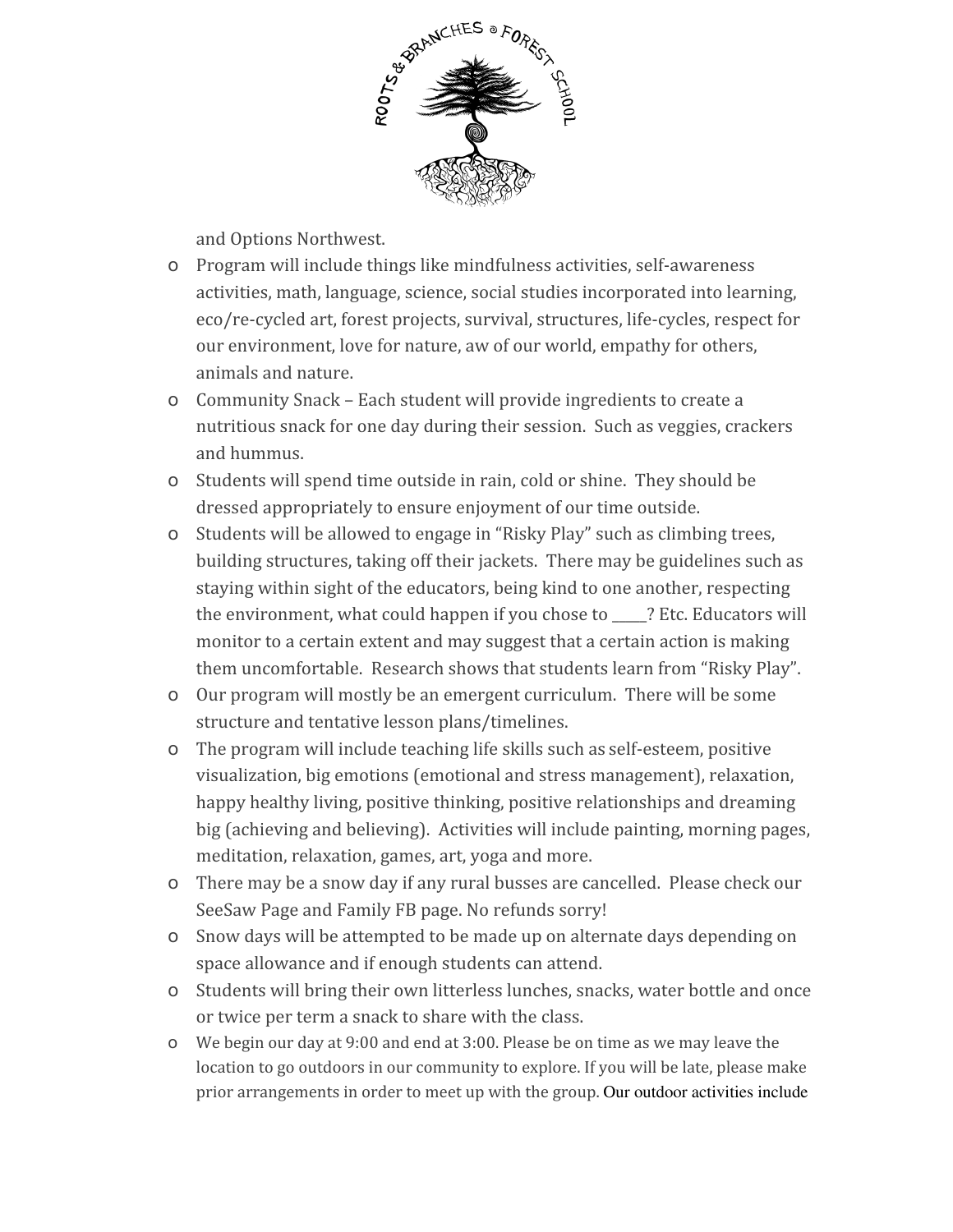

various art projects, drama, plays, forest

hikes, bird and animal watching, gardening, playing music, baking/cooking, navigating, shelter-building, story-telling circles, doing chores, The Baggage Arts Centre or other community groups, quiet observation times, tracking, preparing and contributing in community action groups, etc.

o We have a SEESAW page that shares some of what we do each week and posts valuable information. All parents are required to be a part of it and check it each week.



- o Sample Day Itinerary for program below. Please keep in mind all activities will be outside when possible:
- o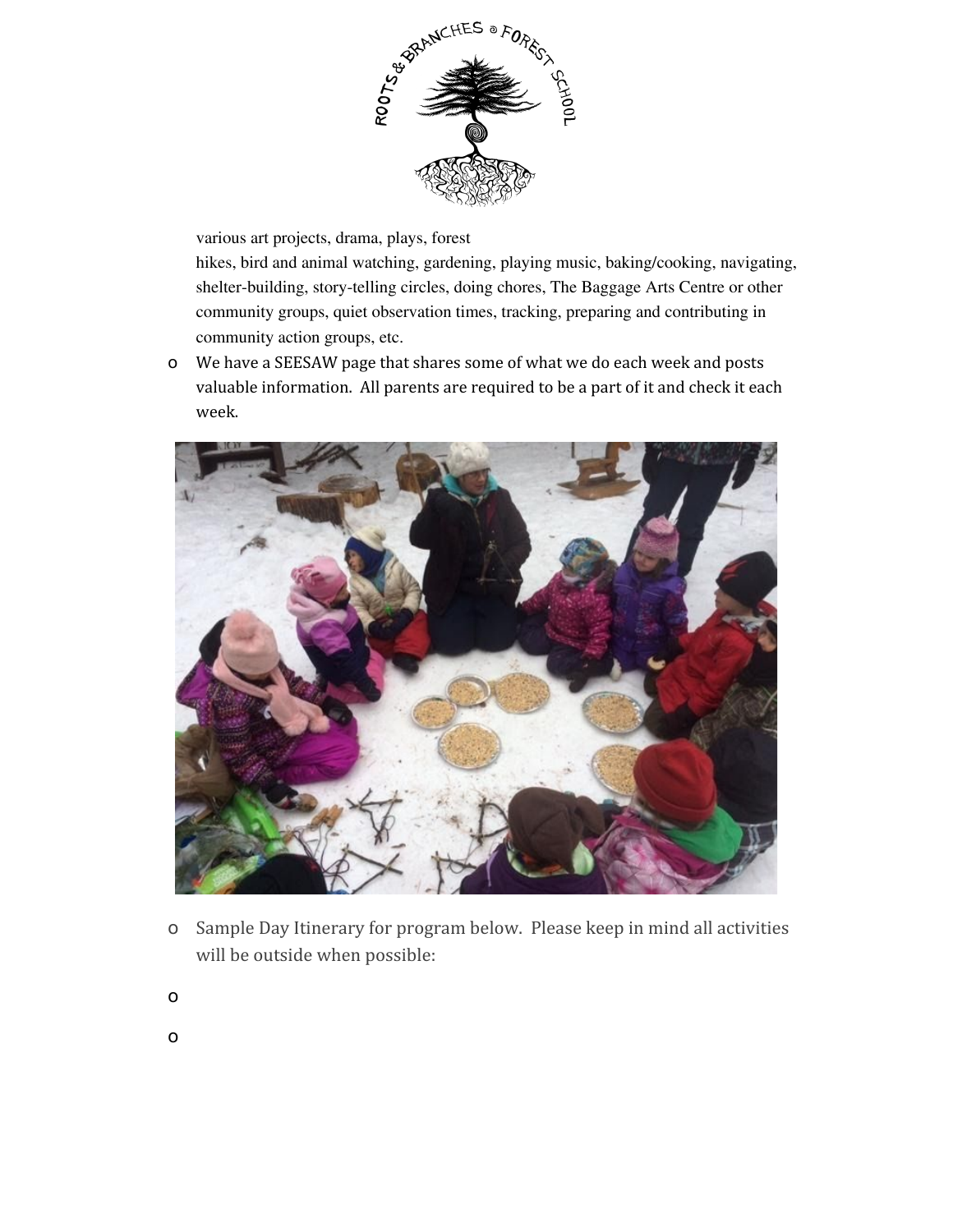

9:00 Morning Journals and Free Forest Time(building on self-awareness, this may be outside) Sensory Play

## 9:30 Mindfulness Activity

- Community circle
- Visioning and Gratitude
- Set our intentions for the day
- Breath of the Week

10:00 Snack

10:15 Cooperative Game

Outside Adventures

- Community work
- -Cooperative Game
- Inquiry/Purposeful Projects
- Forest play

11:45 Magic Forest Spot time –Children spend their own time in a special spot chosen by them (5-20 min). They may sit, observe, sketch, play etc. They may have a task such as paying attention to smells, sights, sounds.

12:00 Lunch

12:40 Meditation/Relaxation Time/Quiet Time

1:00 Mindfulness Lessons- Self Awareness Activities/Creative Movement/Shambala Life Skills

1:50 Outside Adventures/Hikes/Inquiry Projects/Art Projects/ Cooperative Games

3:00 Gratitude Circle, Fire, story or song around the fire and shared snack, Home Time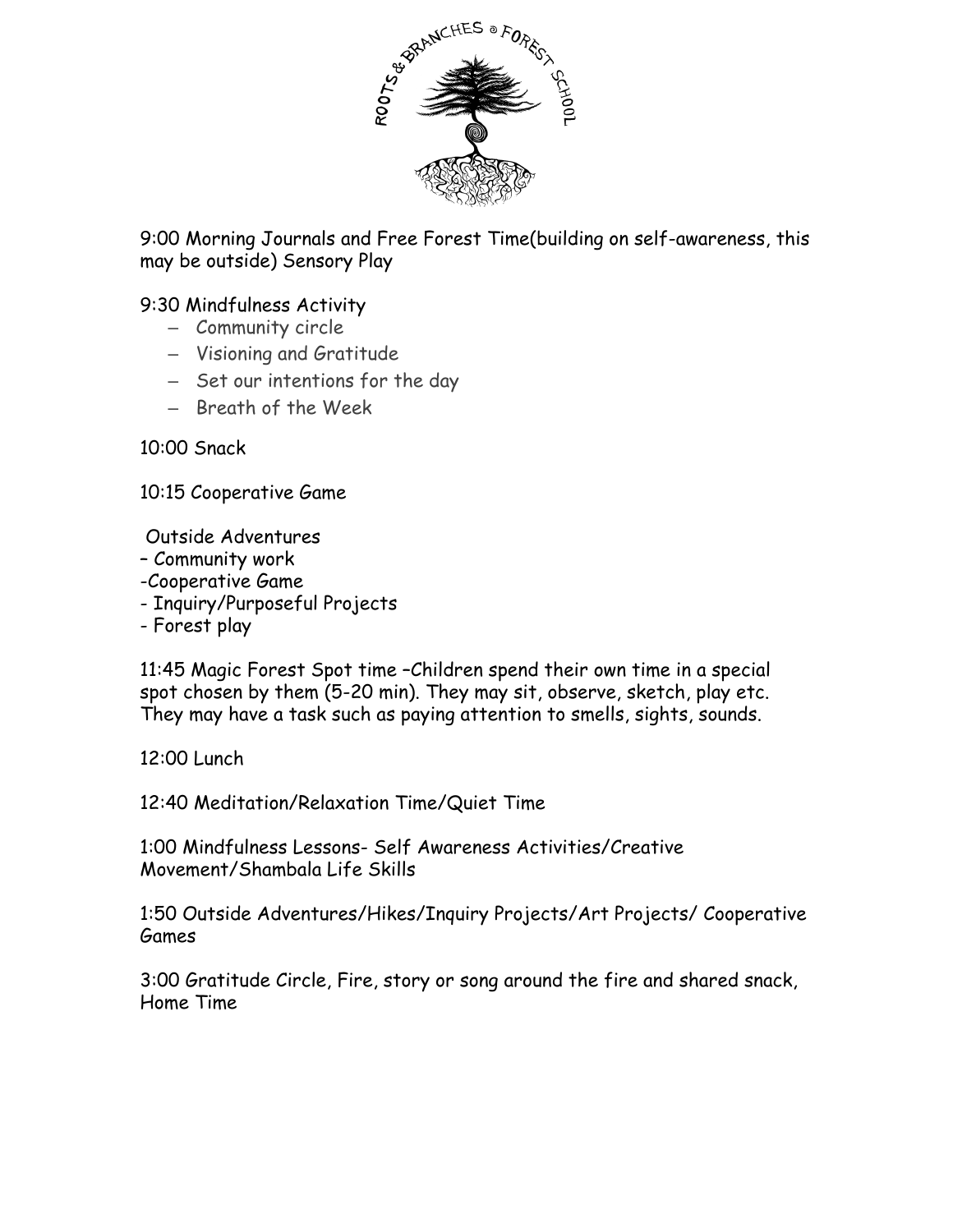

## **What is Forest & Nature School?**

<http://www.wesleycloverparks.com/learn/forest-school-canada/what-is-forest-school>

Forest School is an educational approach, and program of delivery, that has existed since the late 1950s, with thousands of programs expanding the world over, starting in Denmark and Sweden, moving through Scandinavia, onto Europe, China, Australia, New Zealand, the United States and now Canada. Although Forest School is called by many different names (e.g., Nature Kindergarten, Outdoor School, Waldkindergarten, Rain or Shine School, Bush School), in Canada two prominent names are taking hold: Forest School and Nature School (FNS). In FNS, children spend anywhere from a half day to a full day outdoors in local woodlands and green spaces, in various urban and near-urban parks, natural spaces adjacent to or on school grounds, or natural playgrounds and outdoor classrooms. Children attending FNS have the opportunity to learn in a natural environment on a regular basis. Some programs are offered to students one half-day per week, whereas other schools and early years centers have embraced this approach on a more full time basis, with students spending the majority of their days outdoors. Despite variations, all Forest and Nature School programs adhere to the following: regular and repeated access to the same natural space, as well as emergent, experiential, inquiry-based, play-based, and place-based learning. The activities that happen in Forest and Nature School vary, and can depend on the following circumstances: the season, the community context, climate, landscape, animals that have visited the night before, trees that have blown down in the wind, the kinds of provocations elicited by the educator, the kinds of tools and loose parts provided, the children who are in attendance, how long the group has been formed, and—most importantly—what interests the child(ren).

Forest and Nature School touches on all subjects and disciplines: in any given moment an experience can cut across math, science, art, literature, physical education, etc. Skilled educators in FNS will often plan their lessons at the end of a session, (also known as 'backwards lesson planning'), and will know what curriculum standards they need to meet on any given day. The learning outcomes are based on real-time explorations and experiences, rather than pre-determined concepts in books or on screens, done within the four walls of a classroom.

## **Benefits of Participating in Forest and Nature School**